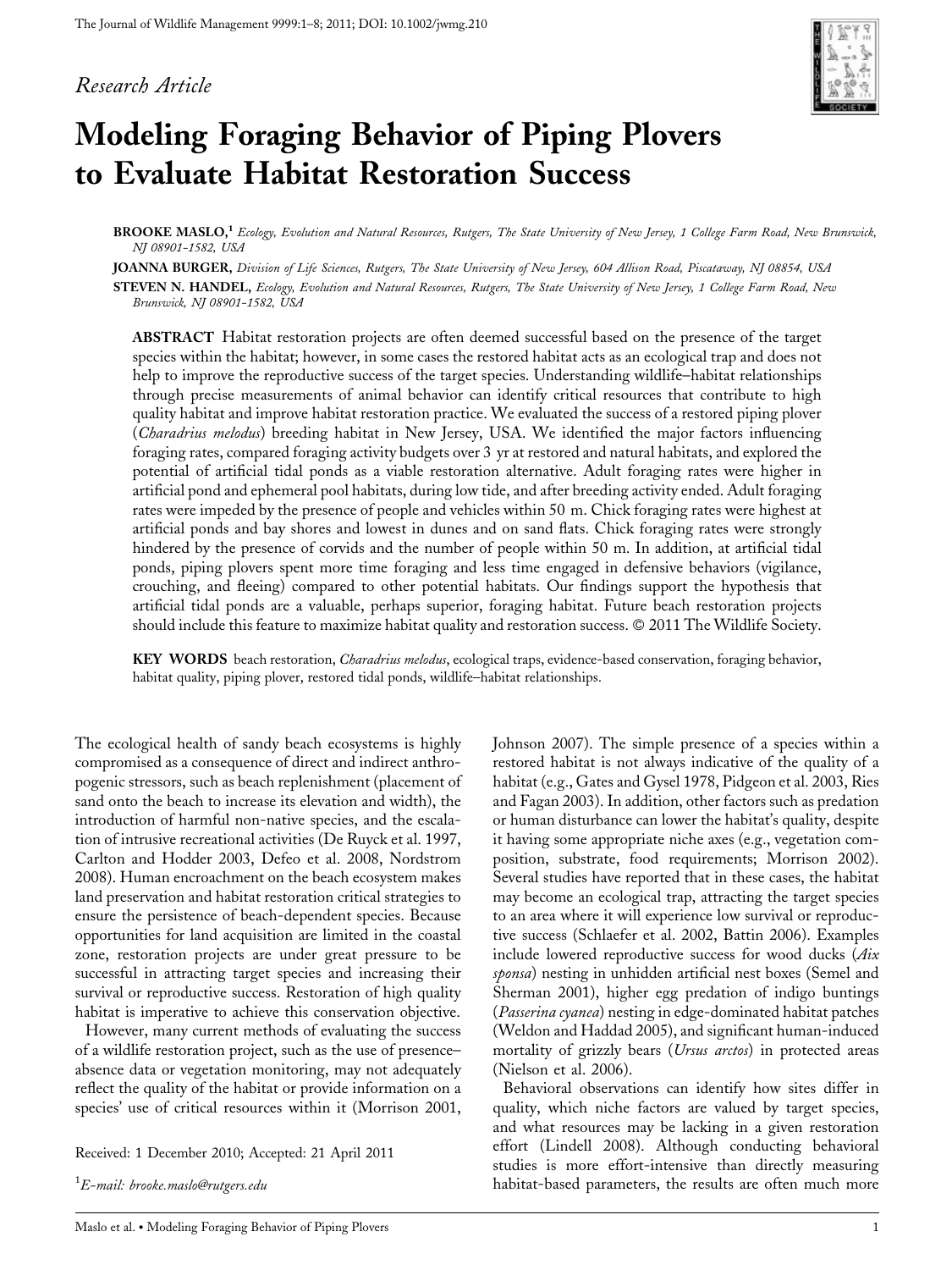conclusive and can lead to effective long-term management strategies (Morrison 2006). Linking behavioral observations to habitat variables may provide the most accurate evaluation of a restored habitat.

Piping plovers are federally listed in the United States and Canada, and the restoration of high quality breeding habitat is a leading directive of the United States Fish and Wildlife Service (USFWS) Atlantic Coast Piping Plover Recovery Team (2009). Since the species was first listed, there have been over 15 documented piping plover habitat restoration projects along the Atlantic Coast (B. Maslo, Rutgers, The State University of New Jersey, unpublished data); however, in most cases, precise evaluations of these efforts have not been published (but see McIntyre and Heath 2011). Within a breeding habitat, the creation of appropriate foraging areas is equally as important as the creation of suitable nesting sites. Piping plover foraging habitats include the intertidal zone and wrack line, but studies have shown that chicks prefer to feed in non-ocean tidal habitats when available (Haig and Elliott-Smith 2004). Access to prime foraging habitats (ephemeral pools, bay shores, and mud flats) has been suggested to increase fledging success of young plovers (Loegering and Fraser 1995, Goldin and Regosin 1998, Elias et al. 2000). These studies support the idea that construction of artificial tidal ponds may also improve reproductive success, but further explorations of the causal mechanisms behind higher productivity levels is required. In addition, other

factors may negate the benefits of presumably prime foraging areas if their influence is sizeable or continuous. For example, human disturbance forces shorebirds to feed in less rewarding foraging habitats or at lower rates (Burger 1994, Thomas et al. 2003, Burger et al. 2007). The real or perceived risk of predation from gulls, crows, foxes, or dogs also lowers normal foraging rates of shorebirds (Lafferty 2001, Burger et al. 2004, Peters and Otis 2005). Finally, foraging rates can be impacted by weather variables, such as wind speed and air temperature (Pienkowski 1983, Beauchamp 2006). Design of an effective foraging habitat restoration project must mitigate the factors most influential on foraging rates. Our objectives were to identify the primary factors influencing foraging rates of piping plovers, test whether the foraging activity budgets of piping plovers at both restored (artificial ponds) and natural foraging habitats were comparable, and explore the potential of artificial tidal ponds as a viable restoration alternative.

# STUDY AREA

In 2004, the United States Army Corps of Engineers (Corps) launched a large-scale ecosystem restoration project in the Lower Cape May Meadows of Cape May, New Jersey, USA (38°56′4.74′′N, 74°56′23.24′′W; Cape May; Fig. 1). Specific design features for piping plover habitat included the creation of unvegetated nesting habitat, 3 artificial foraging tidal ponds, and plover walkovers, sections of the protective dune



Figure 1. Photographic representation of potential piping plover foraging habitats at the 4 study sites between 2007 and 2009: (a) ephemeral pool and dunes in Avalon, (b) ephemeral pool and wrack line at Barnegat Light State Park, (c) sand flat, ephemeral pool, and intertidal zone at Brigantine Natural Area, and (d) the restored site, artificial tidal ponds and dunes at Lower Cape May Meadows, New Jersey.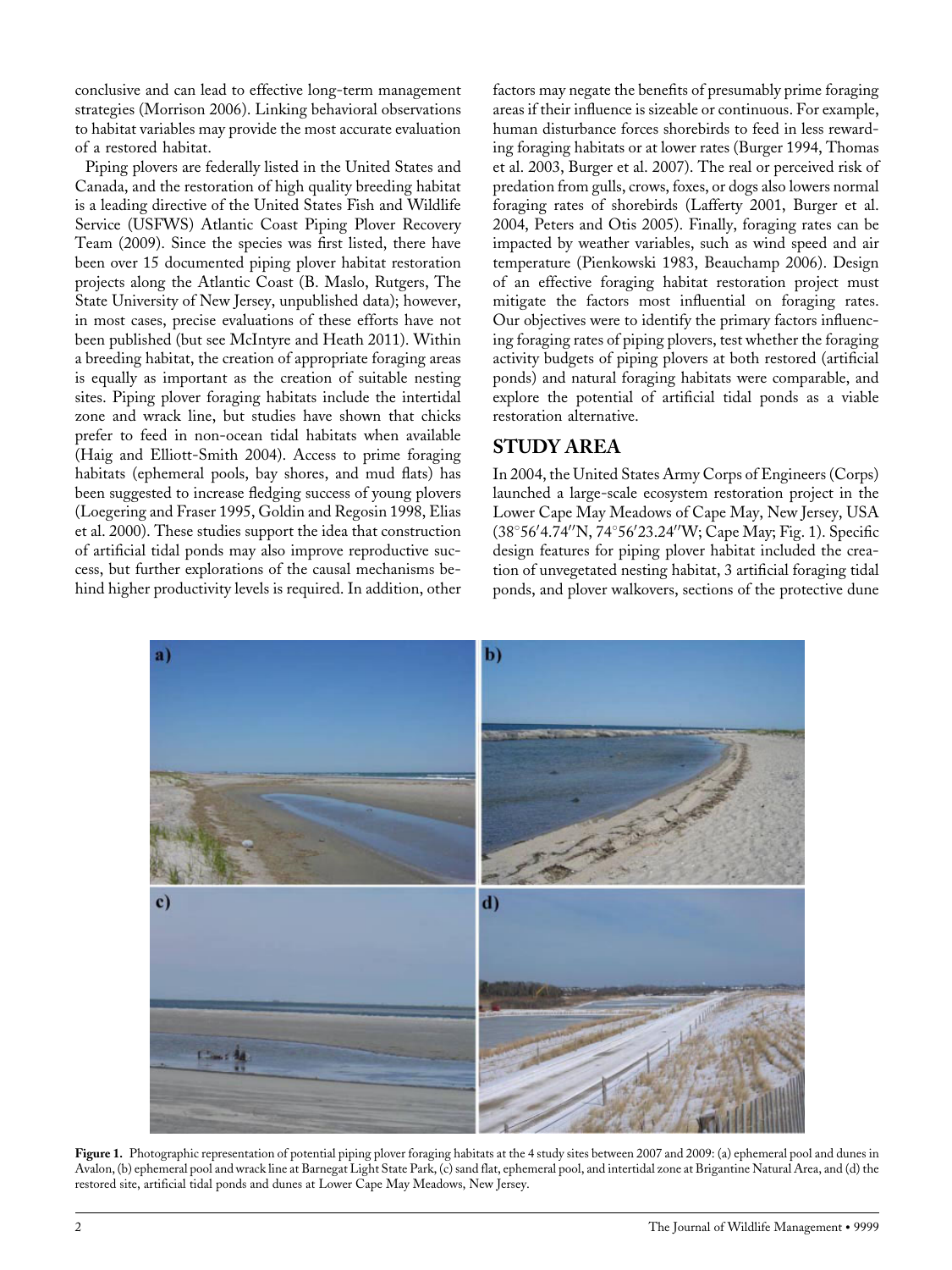with a gentler slope and no vegetation to allow the precocial plover chicks to access the foraging ponds (Smith et al. 2005). Additional foraging areas included the intertidalswash zone, wrack line, and dunes. Reproductive success, estimated by the USFWS as chicks fledged per nesting pair, during the study period of 2007–2009 was 2.00, 1.75, and 1.00, respectively (Table 1). These values were markedly higher than the site's pre-restoration average of 0.83 chicks fledged per nesting pair and in 2 of 3 yr exceeded the USFWS recovery goal of 1.5 chicks fledged per nesting pair (USFWS 1996).

The remaining 3 sites in this study were Barnegat Light (39°45′29.50′N, 74°5′42.80′′W), North Brigantine Natural Area (Brigantine; 39°26'45.23"N, 74°19'46.84"W), and Avalon (39°5′4.70′′N, 74°43′40.24′′W), New Jersey, USA (Fig. 1). These sites consisted of a sandy beach backed by dunes or tidal marsh and contained at least 4 foraging alternatives—intertidal-swash zone, wrack line, dunes, and a tidally-influenced non-ocean water source (tidal pond, ephemeral pool). The tidal pond at Barnegat Light occurred naturally as the result of a breached jetty lining Barnegat Inlet and was fed semi-diurnally by high tide. Brigantine also contained a bay shore with low waves and sand flats (dry sandy substrate). Annual reproductive success varied considerably across sites (Table 1).

## METHODS

We conducted behavioral observations from April to August of 2007–2009, during the hours of 0600–2100. We visited each site at least twice per week at different times and walked a regular transect traversing all available foraging habitats. The transects at each site spanned approximately 2.0 km,

Table 1. Piping plover productivity for the Lower Cape May Meadows (restoration site), Barnegat Light, North Brigantine Natural Area, and Avalon (reference sites), New Jersey, 2007–2009.

| <b>Site</b>                                | Chicks fledged per nesting pair |  |  |  |
|--------------------------------------------|---------------------------------|--|--|--|
| Lower Cape May Meadows (restored site)     |                                 |  |  |  |
| 2007                                       | 2.00                            |  |  |  |
| 2008                                       | 1.75                            |  |  |  |
| 2009                                       | 1.00                            |  |  |  |
| Average                                    | 1.58                            |  |  |  |
| Barnegat Light                             |                                 |  |  |  |
| 2007                                       | 1.75                            |  |  |  |
| 2008                                       | 0.33                            |  |  |  |
| 2009                                       | 1.00                            |  |  |  |
| Average                                    | 1.03                            |  |  |  |
| North Brigantine Natural Area <sup>a</sup> |                                 |  |  |  |
| 2007                                       | 0.50                            |  |  |  |
| 2008                                       | 0.50                            |  |  |  |
| Average                                    | 0.33                            |  |  |  |
| Avalon                                     |                                 |  |  |  |
| 2007                                       | 0.60                            |  |  |  |
| 2008                                       | 0.25                            |  |  |  |
| 2009                                       | 0.50                            |  |  |  |
| Average                                    | 0.45                            |  |  |  |

<sup>a</sup> All nests at North Brigantine Natural Area failed due to flooding in 2009; therefore, productivity could not be calculated. In this case, we provided average reproductive success for 2007–2008 (data provided by the New Jersey Division of Fish and Wildlife—Endangered and Nongame Species Program).

2.5 km, 4.5 km, and 1.5 km for Cape May, Barnegat Light, Brigantine, and Avalon, respectively.

When we encountered a feeding piping plover, we digitally videotaped the focal animal for 2 min from an unobtrusive distance  $($ >75 m). Burger (1991) suggested that a 2-min sampling period is sufficient time for a piping plover to display the usual foraging behaviors. If the individual, during its usual foraging behavior, moved out of sight (e.g., behind vegetation or a dune), we continued the observation if it moved into view within 1 min. In few instances, the individual remained out of view for longer periods of time, and we aborted the sampling attempt. If the bird obviously altered its behavior due to observer presence (e.g., gave a distress call, demonstrated excessive vigilance with no other probable cause), we discarded the sample. For each observation, we recorded the date, time of day, foraging habitat, reproductive stage (pre-nesting, nesting, brooding, fledging, and non-breeding) as determined by routine monitoring of pairs, and age (adult, chick, and fledge). We logged environmental variables of wind speed and air temperature at each foraging habitat using a Kestrel® 2000 pocket wind meter (Nielsen-Kellerman, Boothwyn, PA) and noted the tidal stage (low tide  $=$  approx. 3 hr before and after the predicted low tide; high tide  $=$  approx. 3 hr before and after the predicted high tide) using a Global Positioning System (GPS) unit. Our behavioral variables included the number of people, number of moving vehicles (for adults only), and the number and type of potential predators (gulls [Larus spp.], crows [Corvus spp.], canids [Canus spp.]) that existed or passed within 50 m of the focal bird for each sample. At each site, we recorded individuals only once per day and treated each observation as an independent sample. A moratorium on banding Atlantic Coast piping plovers exists; however, due to the territorial behavior of this species, we are confident in our ability to identify specific pairs.

Using  $\text{Adobe}^{\textcircled{\tiny{\textregistered}}}$  Premiere<sup>®</sup> Pro 2.0 software (Adobe Systems Incorporated, New York, NY), we downloaded the videos and played back each sample at half-speed to analyze the activity of the bird in each recording. We prepared a foraging time budget for each observation, recording both the amount of time and the percentage of the 2-min sequence an individual spent foraging (pecking at the ground, tapping the ground with a foot, or visually scanning for prey items), being vigilant (standing erect, visually scanning the surroundings, or watching a potential predator), running or walking away (from a perceived threat), flying away (from a perceived threat), or crouching (a typical antipredator response in plovers). Time spent engaged in any additional activities, such as preening, was also recorded and categorized as other. We then calculated the foraging rate of each bird as pecks/min.

We ran 2 iterations of multiple linear regression analysis to model the foraging rates of the plovers. We first examined the effect of site, year, and age class on foraging rates by developing 6 a priori models consisting of either 1 variable alone or in various combinations. The global model included all 3 variables. We used Akaike's Information Criterion corrected for small sample size  $(AIC<sub>c</sub>)$  to rank the models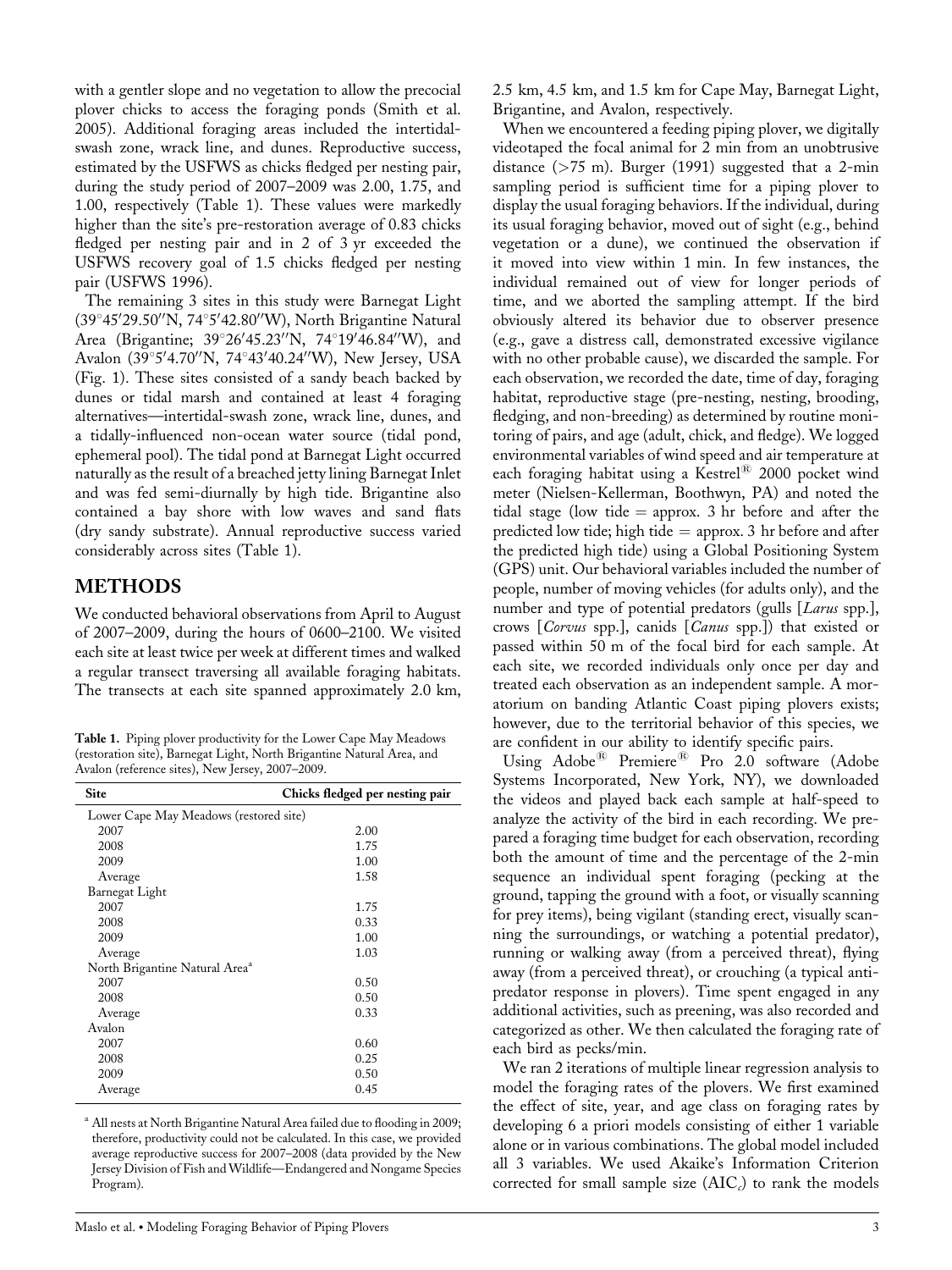according to their relative likelihood (Johnson and Omland 2004).

Based on the results of the first regression analysis, we separated individuals by age class and modeled the foraging rates of adults and chicks using the behavioral and environmental data collected at the 4 study sites. The sample size of fledglings was too small for reliable inference. For this iteration, we developed 10 a priori candidate models for both the adult and chick data sets that potentially explained variation in their foraging behavior (Burnham and Anderson 2002), including a global model, which contained all variables (Tables 2 and 4). To account for unmeasured variation between study sites, we included site as a random effect in all candidate models (Bolkin et al. 2009). We ranked the models according to their  $AIC_c$  value and averaged all models exhibiting  $\Delta AIC_c < 2$  (difference in  $AIC_c$  value between each model and the top-ranked model) according to Johnson and Omland (2004). We based the resulting calculated parameter estimates on the weighted averages of the parameters that occurred in the top models (Burnham and Anderson 2002).

To validate the regression model, we used an external data set that we collected from foraging plovers at 7 other sites in New Jersey in 2009. We collected all foraging observations for the external data set in the same way described above and used the model-averaged parameter estimates from above analyses to predict the foraging rate for each case in the external data set. We compared the actual versus predicted foraging rates by calculating the mean squared prediction error and compared it to the mean squared error of the regression model to determine if the model was robust enough to be applied on a broader scale (Neter et al. 1996, Peksen 2007).

## RESULTS

#### Foraging Rates and Time Budgets

We recorded 460 2-min video sequences from a group of 151 adult piping plovers. On average, adults spent 71% of their

time foraging, 22% of their time being vigilant, 4% running or walking away from a perceived threat, and 1% of their time flying away, crouching, or engaged in other non-foraging activities. However, there were differences in the foraging time budget among habitats. At artificial tidal ponds, adults spent considerably more time foraging (73%) and less time being vigilant (20%) than along the wrack line (53% and 36%, respectively), and less time running or walking away from a perceived threat (2%) than in the intertidal zone (6%).

Adults primarily foraged along the intertidal zone  $(n = 210)$ , at artificial tidal ponds  $(n = 125)$ , and along the wrack line ( $n = 41$ ). To a lesser extent, adults foraged in dry sand flats ( $n = 36$ ), ephemeral pools ( $n = 26$ ), and bay shores ( $n = 18$ ), and very rarely in dunes ( $n = 4$ ). On average across sites, piping plover adult foraging rate was highest in artificial ponds, ephemeral pools, and bay shores at 16.9 pecks/min, 14.6 pecks/min, and 14.1 pecks/min, respectively (Fig. 2).

We recorded 161 2-min video sequences from 83 chicks, predominantly at tidal ponds ( $n = 63$ ), along the wrack line  $(n = 30)$ , on sand flats  $(n = 25)$ , and in dunes  $(n = 25)$ . Chicks spent 82% of their time foraging, 11% of their time being vigilant (looking for predators or their parents), 4% of their time running or walking away from a perceived threat, 1% of their time crouching, and 2% of their time preening or being brooded. Similar to the adults, chicks dedicated more time to foraging when at artificial ponds (86%) than along the intertidal zone (59%) and wrack line (69%), and much less time being vigilant (11%) than along the wrack line (21%). Conversely, chicks spent a larger amount of time walking and running away from perceived threats along the intertidal zone (15%) than in any other foraging habitat. Average chick foraging rates across sites were also higher at artificial ponds (20.5 pecks/min) than along any other potential foraging habitat (Fig. 2).

#### Foraging Behavior Models

The first iteration of multiple regression analysis resulted in 2 models with a  $\Delta AIC_c < 2$ , site only and site + age class.

Table 2. Model selection results for the top 9 models of foraging adult piping plovers  $(n = 471)^{a}$  in Lower Cape May Meadows, Barnegat Light, North Brigantine Natural Area, and Avalon, New Jersey, 2007–2009.

| Model                                                                         | $AIC_c^b$ | $\triangle AIC_{c}$ <sup>c</sup> | ML <sup>d</sup> | $K^e$ | $w^1$ |
|-------------------------------------------------------------------------------|-----------|----------------------------------|-----------------|-------|-------|
| $Habitat + reproductive stage + tidal stage + people + vehicles$              | 3328.45   | 0.00                             | 1.00            | 6     | 0.42  |
| $Habitat + reproductive stage + tidal stage + wind speed + people + vehicles$ | 3330.30   | 1.85                             | 0.40            |       | 0.17  |
| $Habitat + reproductive stage + tidal stage + wind speed + people$            | 3330.67   | 2.22                             | 0.33            | 6     | 0.14  |
| $Habitat + reproductive stage + tidal stage + people$                         | 3330.75   | 2.30                             | 0.32            |       | 0.13  |
| Habitat + reproductive stage + tidal stage + wind speed + air temperature +   | 3332.44   | 3.98                             | 0.14            | 10    | 0.06  |
| $people + gulls + crows + vehicles (global)$                                  |           |                                  |                 |       |       |
| $Habitat + reproductive stage + people + vehicles$                            | 3332.93   | 4.48                             | 0.11            |       | 0.05  |
| $Habitat + reproductive stage + wind speed + people + vehicles$               | 3332.89   | 6.44                             | 0.04            | 6     | 0.02  |
| $Habitat + reproductive stage + people$                                       | 3335.24   | 6.79                             | 0.03            | 4     | 0.01  |
| $Habitat + people$                                                            | 3358.99   | 30.5                             | 0.00            |       | 0.00  |
| $Habitat + tidal stage + wind speed + air temperature$                        | 3360.78   | 32.3                             | 0.00            |       | 0.00  |

<sup>a</sup> Total observations from a pool of 151 adults.

<sup>b</sup> Akaike's Information Criterion corrected for small sample size.

 $^{\rm c}$  Difference between the AIC $_c$  value between each model and the top model.  $^{\rm d}$  Model likelihood.

<sup>e</sup> Number of parameters within the model (site was included as a random effect in all models).

f Akaike weight.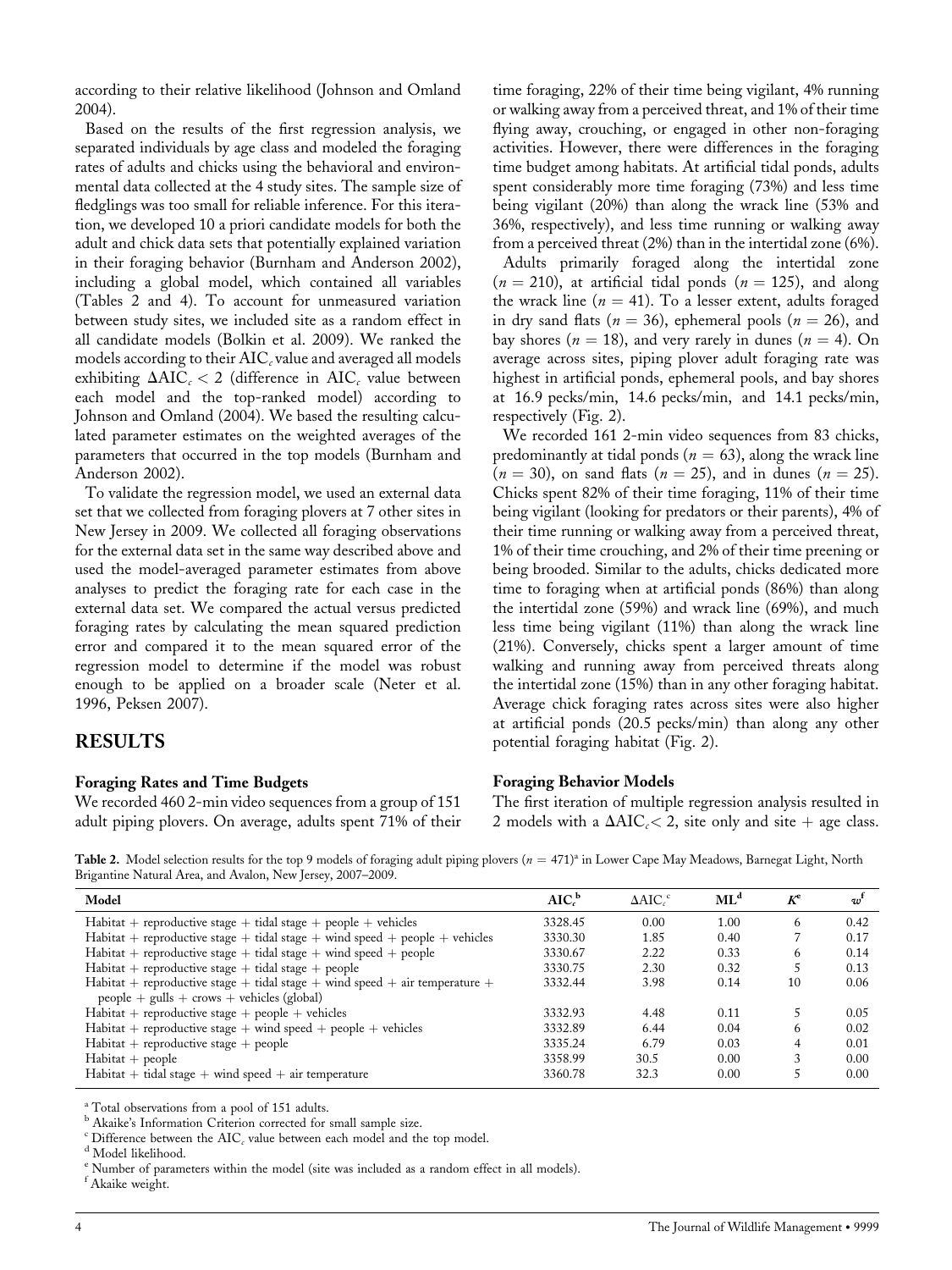

Figure 2. Mean foraging rates (pecks/min) and standard deviations for piping plover adults and chicks in each foraging habitat within New Jersey during the 2007–2009 study. Absence of error bars indicates that only 1 individual was observed in that habitat.

Because age class was deemed to be an important explanatory variable, we ran all further regressions on adults and chicks separately. Differences among sites explained a large proportion of the variation in foraging rates in this regression model as well. Because the level of human disturbance, predator community, vegetation composition, and geomorphology were similar at the 4 study sites, we contend that the availability of high quality foraging habitat was the most influential difference in study sites. Our second set of regression models teased apart environmental and behavioral influences on foraging rates, so we included site as a random effect in all models (Bolkin et al. 2009).

The top-ranked model in the second regression analysis included foraging habitat, reproductive stage, tidal stage, and number of people and moving vehicles present within 50 m and explained the most variation in adult foraging rates (Table 2). A second model including these variables and wind speed reported a  $\Delta AIC_c$  score <2; therefore, we model-averaged the parameter estimates included in these 2 best models (Table 3). Of the 5 habitats in which we observed plovers feeding, effect size was highest at artificial tidal ponds

Table 3. Model-averaged parameter estimates and relative importance values for variables affecting adult piping plover foraging rates in New Jersey, 2007–2009.

| Parameter          | Estimate | 95% CI  |         |
|--------------------|----------|---------|---------|
| Intercept          | 11.78    | 10.07   | 13.49   |
| Habitat            |          |         |         |
| Intertidal         | 3.97     | 2.45    | 5.49    |
| Wrack              | 1.37     | $-0.46$ | 3.20    |
| Ephemeral pool     | 2.65     | $-4.62$ | 9.92    |
| Tidal pond         | 5.52     | 3.84    | 7.20    |
| Bay shore          | 2.32     | 0.03    | 4.61    |
| Sand flat          | $-2.30$  | $-4.34$ | $-0.26$ |
| Reproductive stage |          |         |         |
| Pre-nesting        | $-1.66$  | $-3.52$ | 0.20    |
| Nesting            | $-0.65$  | $-1.52$ | 0.22    |
| Brooding           | 0.57     | $-0.41$ | 1.55    |
| Fledging           | $-0.65$  | $-2.19$ | 0.89    |
| Post-breeding      | 4.49     | 2.69    | 6.29    |
| People             | $-0.80$  | $-1.06$ | $-0.54$ |
| Vehicles           | $-1.87$  | $-3.26$ | $-0.48$ |
| Tidal stage        |          |         |         |
| Low                | 3.98     | 3.05    | 4.91    |
| High               | 1.62     | $-1.36$ | 4.60    |
| Wind speed         | 0.01     | $-0.02$ | 0.04    |

(5.52), followed by the intertidal zone (3.97). Positive effects of ephemeral pools (2.65) and bay shores (2.32) on adult foraging rates were 48% and 42% lower than artificial ponds, respectively. Conversely, sand flats  $(-2.30)$  had an equal but opposite effect on foraging rate, when compared to bay shores. The results also indicated that foraging rate was highest for adults during the post-breeding stage. In addition, vehicles had a 2.3 times larger effect on foraging adults than people. Finally, foraging rates during low tide were higher than at high tide by a factor of 2.5, as would be expected.

Factors explaining chick foraging rates varied somewhat from the adults. The top models for this age group did include foraging habitat and number of people; however, the presence of avian predators also clearly affected chick foraging rates (Table 4). The model-averaged parameter estimates for the 2 top-ranked models indicated that bay shores, artificial tidal ponds, and ephemeral pools all had similar positive effects on chick foraging rates (Table 5). Effect sizes for dunes  $(-4.33)$  and sand flats  $(-3.58)$  were also strong, but negative. People and gulls had modest negative effects on chick foraging rates, with effect sizes of -1.64 and -0.08, respectively. Finally, crows reduced chick foraging rates by a factor of 10 times greater than the number of people.

The calculated mean squared prediction error for the validation data was 67.2, on the same order of the mean squared error of the regression model (74.7). For the chick external data set, the mean squared prediction error was 61.3, similar to the mean squared error of 54.9 for the regression model. These data suggest that the regression models reliably predict piping plover foraging rates.

## DISCUSSION

We identified significant drivers of foraging rates and used them to evaluate the success of the Lower Cape May Meadows habitat restoration project. Our top-ranked models may potentially be applied to the broader Atlantic Coast piping plover population. The analysis quantified the negative effect of human disturbance on foraging piping plovers, as number of people appeared in the top models for both adults and chicks. As expected, chicks are impacted more severely than adults by human activities, due to chicks' increased vulnerability as flightless animals. Vehicles have a greater negative impact on adult plovers than people on foot, presumably due to their large size, noise, and speed. Although vehicles were not included in the chick foraging models because most vehicles are banned from New Jersey beaches by the time the chicks hatch, destructive impact of vehicles has been clearly documented (Flemming et al. 1988, Melvin et al. 1994).

Environmental variables play a role in defining adult foraging rates. In our study, higher wind speed appears to increase foraging rates, which is not supported by other foraging studies where environmental factors are largely influential (Pienkowski 1983, Beauchamp 2006). Both the ephemeral pools at our study sites and the artificial ponds at Cape May are generally closer to dunes than is the intertidal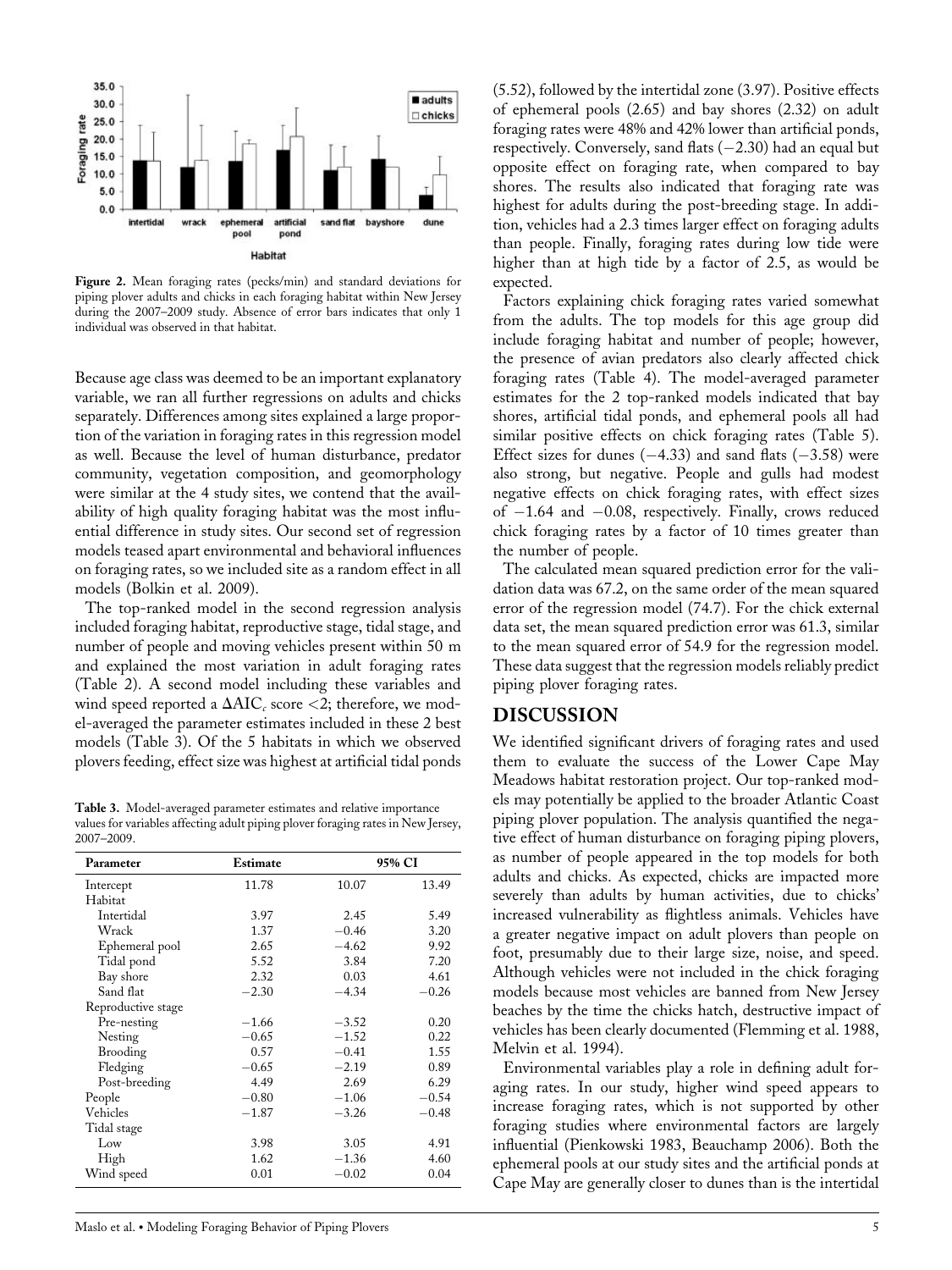Table 4. Model selection results of the top 10 models of foraging piping plover chicks  $(n = 83)^4$  in Lower Cape May Meadows, Barnegat Light, North Brigantine Natural Area, and Avalon, New Jersey, 2007–2009.

| Model                                                                           | $AIC_c^b$ | $\Delta AIC_c^c$ | $ML^d$ | $K^e$         | w    |
|---------------------------------------------------------------------------------|-----------|------------------|--------|---------------|------|
| $Habitat + people + crows$                                                      | 1112.45   | $\Omega$         | 1.00   | 4             | 0.53 |
| $Habitat + people + gulls + crows$                                              | 1113.23   | 0.79             | 0.68   |               | 0.36 |
| $Habitat + tidal stage + wind speed + air temperature + people + gulls + crows$ | 1117.78   | 5.33             | 0.04   | 8             | 0.04 |
| $Habitat + people$                                                              | 1117.81   | 5.36             | 0.04   | 3             | 0.04 |
| $Habitat + people + gulls$                                                      | 1118.84   | 6.40             | 0.02   | 4             | 0.02 |
| $Habitat + tidal stage + crows$                                                 | 1120.72   | 8.27             | 0.01   | 4             | 0.01 |
| Habitat                                                                         | 1124.21   | 11.8             | 0.00   | $\mathcal{L}$ | 0.00 |
| Wind speed $+$ crows $+$ people                                                 | 1132.30   | 19.9             | 0.00   | 4             | 0.00 |
| People $+$ crows                                                                | 1141.79   | 29.3             | 0.00   | 3             | 0.00 |
| People $+$ crows $+$ gulls                                                      | 1143.77   | 31.3             | 0.00   | 4             | 0.00 |

<sup>a</sup> Number of total observations from a pool of 108 chicks.

<sup>b</sup> Akaike's Information Criterion corrected for small sample size.

 $\rm ^c$  Difference between the AIC $_{c}$  value between each model and the top model.  $\rm ^d$  Model likelihood.

<sup>e</sup> Number of parameters within the model, including year as a random effect (site was included as a random effect in all models).

f Akaike weight.

zone and may be somewhat protected from prevailing winds. Because foraging rates were higher at both ephemeral pools and artificial ponds, the effect of wind speed in our study may be skewed. Low tide increased foraging rates, which supports the literature suggesting that shorebirds primarily forage at low tide when low-lying areas are exposed (Burger 1991, Fraser et al. 2005, Jing et al. 2007).

Reproductive stage also largely influences adult foraging rates, but because the confidence intervals for most of these variables straddled 0, reliable inferences of effects cannot be made (Burnham and Anderson 2002). The exception was the post-breeding stage, where confidence intervals were relatively narrow. As expected, post-reproductive adults no longer must fight for a prime territory, guard a nest, or look after chicks (Haig and Elliott-Smith 2004). The lack of breeding constraints naturally leaves more time for foraging.

Although chick foraging behavior is affected by human disturbance, our analysis suggests that the presence of avian predators had a much greater influence. Presence of crows had a remarkably large impact on chick foraging rates, >10 times that of people and orders of magnitude greater than gulls. Crows are large, intelligent, and persistent predators (Marzluff and Angell 2005) that were often

Table 5. Model-averaged parameter estimates and relative importance values for variables affecting piping plover chick foraging rates in New Jersey, 2007–2009.

| Parameter       | Estimate | 95% CI  |         |
|-----------------|----------|---------|---------|
| Intercept       | 15.7     | 14.4    | 17.0    |
| Habitat         |          |         |         |
| Intertidal      | 0.59     | $-1.61$ | 2.71    |
| Wrack           | $-0.11$  | $-1.77$ | 1.54    |
| Ephemeral pool  | 5.16     | 1.83    | 8.49    |
| Artificial pond | 5.37     | 3.89    | 6.84    |
| Bay shore       | 6.16     | 4.13    | 8.19    |
| Sand flat       | $-3.58$  | $-5.37$ | $-1.78$ |
| Dune            | $-4.33$  | $-6.09$ | $-2.57$ |
| People          | $-1.64$  | $-2.15$ | $-1.13$ |
| Gulls           | $-0.08$  | $-0.11$ | $-0.05$ |
| Crows           | $-11.84$ | $-16.0$ | $-7.64$ |

observed perched somewhere within the foraging habitat. In addition, they seemed to ignore adult piping plover attempts to mob or distract them. Even a crow flying overhead elicited a defense call from brooding adults and a prolonged fleeing response from the chicks. Although crows are an established predator of piping plovers, their role as human commensals has led to rapidly expanding populations worldwide (Marzluff et al. 2001), potentially decreasing reproductive success in ground-nesting birds. In contrast, gulls lowered chick foraging rates only slightly, most likely because most gulls in the vicinity of foraging chicks were flying overhead in transit, foraging on invertebrates, or resting. Most gulls had no apparent interest in the plovers, and chick foraging behavior was not affected by presence of gulls in most cases.

The foraging habitat itself had a significant impact on the foraging behavior of both adults and chicks. Adults foraged at high rates at the artificial ponds, intertidal zone, and bay shore and at low rates on sand flats. Chicks foraged at high rates along bay shores, artificial ponds, and ephemeral pools and at low rates on sand flats and in dunes. The intertidal zone offers an important food source for shorebirds due to the density of marine invertebrates (Defeo et al. 2008); however, this habitat is also the site of the most active human recreation at the beach. Because adults are less vulnerable than chicks to human traffic because of their ability to fly away quickly, adults can forage in this zone at normal rates for a much longer period of time than can chicks. Unless the disturbance is constant, adult piping plovers can still take advantage of this valuable foraging habitat. Sand flats negatively impact foraging rates for both adults and chicks, most likely due to a combination of factors. First, sand flats are dry and cannot support the diversity and abundance of marine or freshwater invertebrates that moist substrates can (Collazo et al. 2002, Fraser et al. 2005). Also, this habitat is expansive with little refuge available, so adults must be much more vigilant against predators. Dunes greatly reduce chick foraging rates because of limited prey items in this dry habitat. Dunes do offer refuge for chicks within the vegetation, and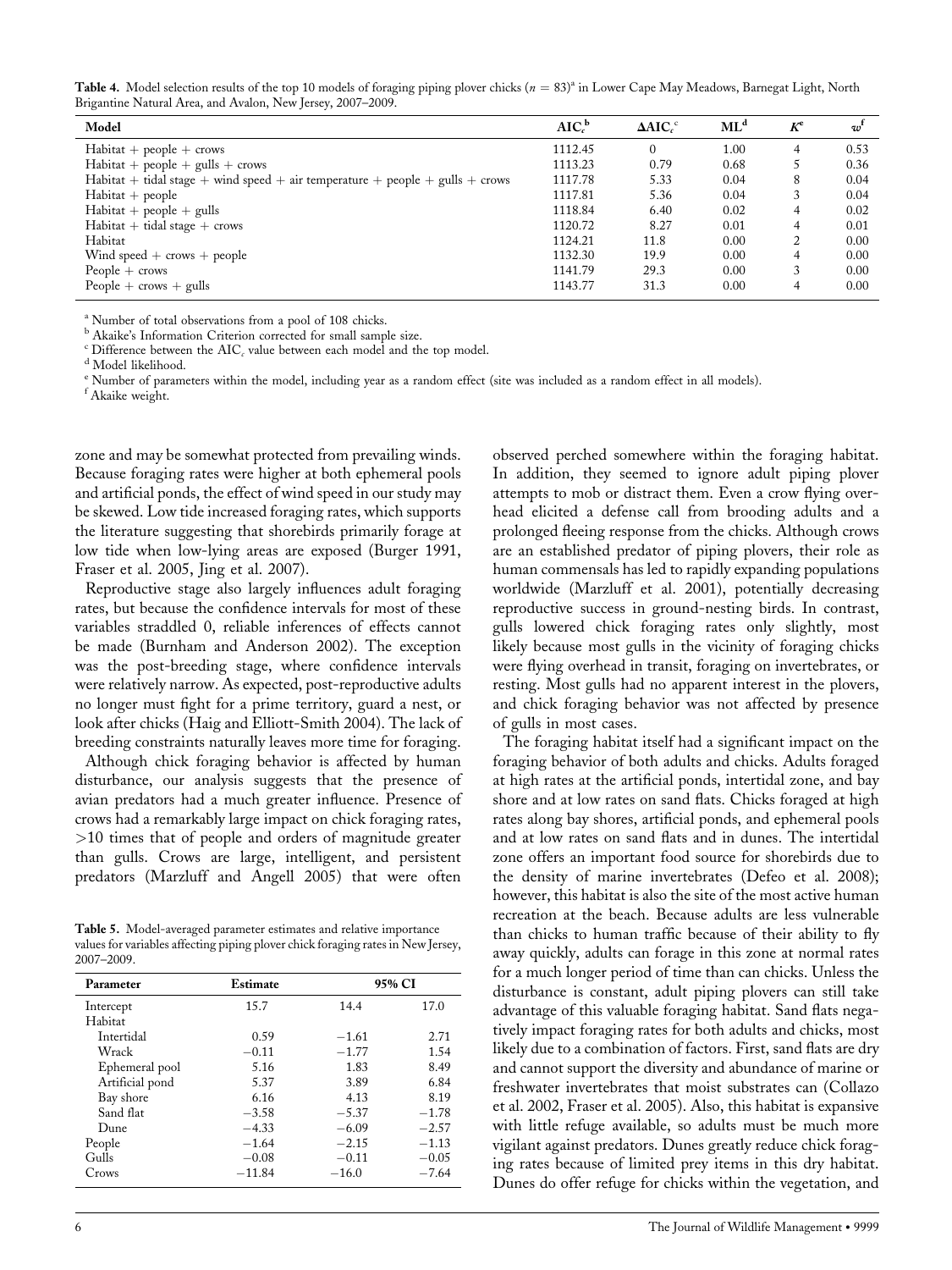the choice to forage in this habitat reflects the tradeoff between safety and sustenance (Burger 1994). Finally, the large standard error associated with the parameter estimates for chick foraging rates along the intertidal zone and wrack line, and the estimates for adult foraging rates along the wrack line and at ephemeral pools prevents reliable inference.

We conclude that the Lower Cape May Meadows restoration project was initially successful but did not sustain its early benefits to piping plovers. Productivity levels at Cape May exceeded the USFWS recovery goal of 1.5 chicks fledged per nesting pair for 2007 and 2008 and far exceeded the productivity levels of the 3 reference sites (Table 1). This elevated reproductive success can be linked to the presence of the artificial ponds in Cape May, which offered high quality foraging habitat for piping plovers. Both adults and chicks exhibited higher mean foraging rates here than in any other habitat. In addition, they spent considerably lower amounts of time being vigilant or running away from perceived threats. The importance of this habitat is further supported by the behavior of brooding adults, bringing their chicks to the tidal ponds almost exclusively in 2007 and 2008.

Although characteristics of the artificial tidal ponds themselves were not directly measured in this study, we suggest that the location of the ponds and the immediate landscape around them may contribute to their quality. The ponds are located behind the protective dune, so they are somewhat isolated from the disruptive recreational activities on the beachfront. In addition, in 2007 and 2008 moderate vegetative cover existed near the pond edge, which provided an almost immediate refuge for chicks. However, in the intertidal zone or wrack line, chicks must traverse the entire beach in search of cover. In the presence of a predator, we repeatedly observed chicks quickly moving into the vegetation and reemerging as soon as the threat passed. If little energy is expended on predator avoidance behaviors at these ponds, chicks may be able to forage at a higher rate for proper growth and development.

During a winter beach replenishment initiative in early 2009, the Corps removed all the vegetation surrounding the artificial ponds, eliminating these refuge sites along pond edges. In addition, fish crows (Corvus ossifragus) were presumably responsible for  $>75\%$  of chick loss during the breeding season (T. Pover, New Jersey Division of Fish and Wildlife, personal communication). During that year, we observed plover broods predominantly foraging within the dunes at Cape May, presumably as a response to both the presence of the crows and the absence of suitable cover at their preferred foraging habitat. Productivity declined dramatically at Cape May in 2009, falling below the USFWS recovery goal for the first time since the completion of the restoration project. These events further support the concept that the presence of high quality non-ocean foraging habitat increases piping plover reproductive success.

# MANAGEMENT IMPLICATIONS

Artificial tidal ponds are an effective restoration initiative to improve habitat quality of sandy beach ecosystems. Artificial tidal ponds may even be superior to naturally occurring foraging habitats if they are adaptively managed to maximize both chick protection and mobility. Moderate vegetative cover surrounding the perimeter of the artificial ponds may be critical to maximize chick foraging potential. More research is required to precisely define factors such as the appropriate placement of ponds within the landscape, the target density for vegetation, and the thresholds at which predation is likely or chick mobility is restricted. Further behavioral and habitat research on artificial foraging ponds elsewhere may refine the findings documented here.

# ACKNOWLEDGMENTS

Special thanks go to J. Lockwood and K. Nordstrom for their advice and influence on this research. T. Pover of the Conserve Wildlife Foundation of New Jersey was most helpful in overseeing logistical support and assistance, and the New Jersey Endangered and Nongame Species Program provided field assistants. We would also like to acknowledge financial assistance by the Graduate Program in Ecology and Evolution at Rutgers, The State University of New Jersey.

# LITERATURE CITED

- Battin, J. 2006. When good animals love bad habitats: ecological traps and the conservation of animal populations. Conservation Biology 18:1482– 1491.
- Beauchamp, G. 2006. Spatial, temporal, and weather factors influencing the foraging behavior of migrating semi-palmated sandpipers. Waterbirds 29:221–225.
- Bolkin, B. M., M. E. Brooks, C. J. Clark, S. W. Geange, J. R. Poulsen, M. H. H. Stevens, and J. S. White. 2009. Generalized linear mixed models: a practical guide for ecology and evolution. Trends in Ecology and Evolution 24:127–135.
- Burger, J. 1991. Foraging behavior and the effect of human disturbance on piping plovers (Charadrius melodus). Journal of Coastal Research 7:39-52.
- Burger, J. 1994. The effect of human disturbance on foraging behavior and habitat use in piping plover. Estuaries 17:695–701.
- Burger, J., C. Jeitner, K. Clark, and L. Niles. 2004. The effect of human activities on migrant shorebirds: successful adaptive management. Environmental Conservation 31:283–288.
- Burger, J., S. A. Carlucci, C. W. Jeitner, and L. Niles. 2007. Habitat choice, disturbance, and management of foraging shorebirds and gulls at a migratory stopover. Journal of Coastal Research 23:1159–1166.
- Burnham, K. P., and D. R. Anderson. 2002. Model selection and multimodel inference: a practical information-theoretic approach. Second edition. Springer-Verlag, New York, New York, USA.
- Carlton, J. T., and J. Hodder. 2003. Maritime mammals: terrestrial mammals as consumers in marine intertidal communities. Marine Ecology Progress Series 256:271–286.
- Collazo, J. A., D. A. O'Harra, and C. A. Kelly. 2002. Accessible habitat for shorebirds: factors influencing its availability and conservation implications. Waterbirds 25:13–24.
- De Ruyck, A. M. C., A. Soares, and A. McLachlan. 1997. Social carrying capacity as a management tool for sandy beaches. Journal of Coastal Research 13:822–830.
- Defeo, O., A. McLachlan, D. S. Schoeman, T. A. Schlacher, J. Dugan, A. Jones, M. Lastra, and F. Scapini. 2008. Threats to sandy beach ecosystems: a review. Estuarine, Coastal and Shelf Science 81:1–12.
- Elias, S. P., J. D. Fraser, and P. A. Buckley. 2000. Piping plover brood foraging ecology on New York barrier island ecology. Journal of Wildlife Management 64:346–354.
- Flemming, S. P., R. D. Chiasson, and P. C. Smith. 1988. Piping plover status in Nova Scotia related to its reproductive and behavioral responses to human disturbance. Journal of Field Ornithology 59:321–330.